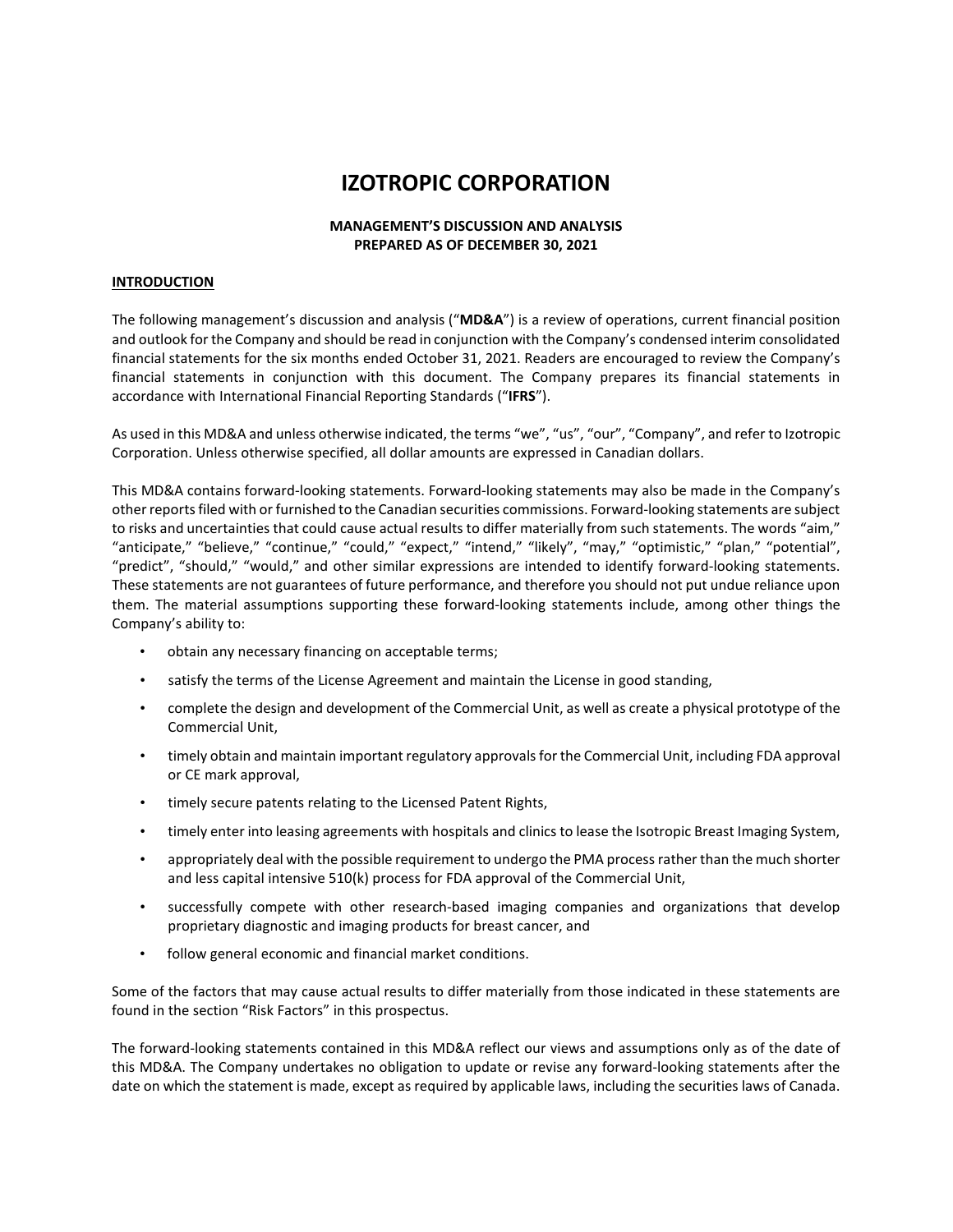# **ABOUT THE COMPANY**

Izotropic Corporation and its wholly owned U.S. operating subsidiary, Izotropic Imaging Corp. have been established to commercialize the next generation of breast imaging technology for early diagnosis of breast cancer. The Izotropic Breast CT Imaging System produces high resolution breast images in 3D. A single 10 second breast CT scan acquires approximately 500 images, without painful breast compression, providing radiologists with fully 3D viewing of the scanned breast. Mammography scanning requires compression of the breast between 2 imaging plates, resulting in 2D images.

The Company has the exclusive worldwide license from the University of California, Davis to commercialize the technology developed by principal founder and Company director Dr. John M. Boone and researchers at UC Davis. The license includes all intellectual property, trade secrets, patents and patent-pending applications that are the foundation of the Company's breast CT imaging platform.

Approximately \$25 million in research funding and over 15 years of research and development have been invested in developing this ground-breaking breast CT imaging technology. Research includes a current, ongoing \$2.9M U.S. clinical trial at UC Davis Medical Center.

The Company founders believe that this technology will be a disruptive entry to the market, overcoming many of the challenges faced by existing breast imaging modalities.

Izotropic is a public company listed on Canadian Securities Exchange in Canada ("IZO"), the OTC market in the USA ("IZOZF"), and the Frankfurt Stock Exchange in Germany ("1R3").

# **CORPORATE ACTIVITIES**

- On June 3, 2021, the Company provided an update on the Izoview, 5<sup>th</sup> generation, enhanced product design for performance improvements, added usability, increasing competitive advantages and target market as well as an updated on the Clinical Study and the regulatory pathway for regulatory authorization and market preparation process. A table of anticipated milestones through Q3 2022 can also be found in the news release of the same date.
- On June 30, 2021, the Company appointed Dr. Younes Achkire as Executive Vice-President of Product Engineering. Dr. Achkire was granted 450,000 stock options at a price of \$0.74 with a two-year term.
- On July 11, 2021, the second vesting of the RSU's initially granted January 11, 2021 were issued. A total of 262,500 RSU's with a deemed price of \$0.79 were issued to directors, officers, and consultants of the Company.
- On August 17, 2021, the Company announced that the Annual General Meeting will be held on October 8, 2021.
- On September 7, 2021, the Company announced it has engaged Oak Hill Financial ("Oak Hill") to provide financial marketing services. Under the terms of the agreement, Oak Hill has been engaged for an initial three (3) month term with an option for renewal and a monthly fee of \$10,000. The Company has issued Oak Hill 100,000 stock options, vesting on a quarterly basis, at a price of \$0.84 expiring in eighteen months.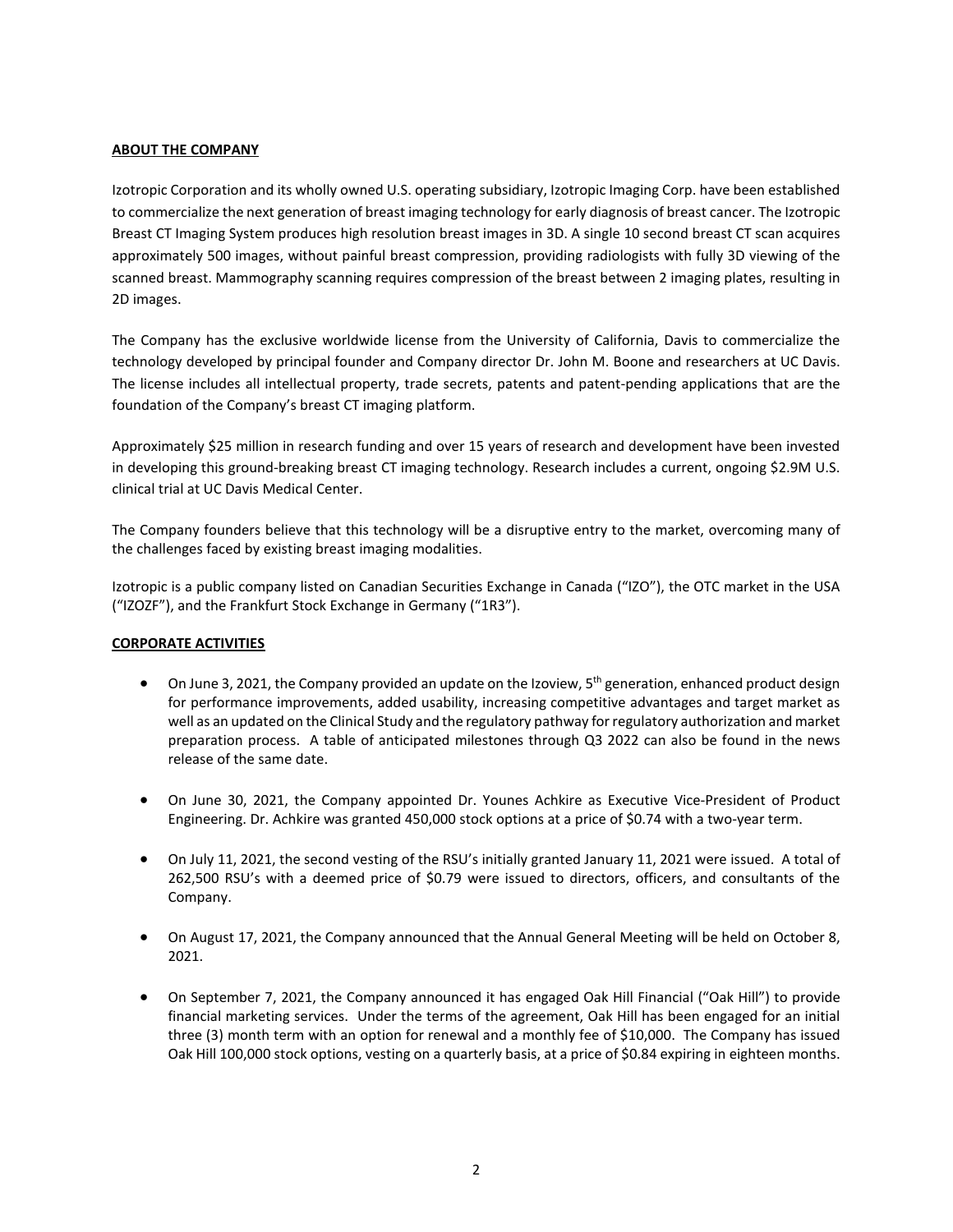- On September 7, 2021, the Company announced it has engaged Mr. Tyler Muir of TMM Capital Advisory to provide social media and communication services. Under the terms of the agreement, Mr. Muir has been engaged for an initial six (6) month term with an option for renewal and a monthly fee of \$3,500. The Company has issued Mr. Muir 100,000 stock options, vesting immediately, at a price of \$0.84 expiring in two years.
- On September 8, 2021, the Company announced it has received a Notice of Allowance in response to a patent application from the United States Patent and Trademark Office ("USPTO") pertaining to a specialized 3D x-ray filter, known as a 3D-Beam Modulation Filter.
- On September 9, 2021, the Company announced that it received a semifinalist nomination for AuntMinnie.com's 2021 award campaign to recognize the best and brightest in medical imaging. Auntminnie.com is a leading radiology news website.
- On September 21, 2021, the Company announced it has entered into an agreement with Johns Hopkins University School of Medicine ("JHU") to develop image reconstruction software (deep machine learning algorithms) to further improve the image processing performance of Breast CT while minimizing computational burden.
- On October 13, 2021, the Company provided an update on the milestones achieved to date, including 3D imaging reconstruction software implementation, mechanical and electric design, and clinical study design.
- On October 26, 2021, the Company announced that the matters submitted to shareholders for approval as set out in the Company's Notice of Meting and Management Information Circular were approved by a vote of 29.52% of issued and outstanding shares.
- On November 5, 2021, the Company announced the appointment of Dr. Andrew M. Hernandez as Head of Imaging Technology.
- On November 22, 2021, the Company announced that its engineering teams have successfully built and assembled IzoView's radiation imaging subsystem, which is now taking static images, to be characterized and optimized for 360-degree image acquisition.
- On November 24, 2021, the Company filed their Annual Information Form ("AIF") for the year ended April 30, 2021 on SEDAR.
- On November 29, 2021, the Company announced that it has implemented a Quality Management System (QMS) for regulatory and manufacturing purposes.

# **A Summary of the Corporate Activities highlights from the year ended April 30, 2021 are included below:**

- On May 7, 2020, the Company announced the United States Patent and Trademark Office ("USPTO") has issued U.S. Patent No. 11/913494 entitled "Biopsy Systems for Breast Computed Tomography". The patent covers the use of the Company's dedicated Breast CT Imaging System for robotic guided biopsy, giving physicians the ability to manage and obtain samples of suspicious lesions and tumours for pathology testing.
- On May 13, 2020, the Company announced it has engaged StarFish Medical, Canada's largest medical device design, development, and contract manufacturing company, to complete the final design and development of the Company's commercial breast CT model.
- On May 20, 2020, the Company appointed Anita Nosratieh, Ph.D. to the Advisory Board and on May 25, 2020, the Company announced it has engaged Company advisor and FDA Consultant Anita Nosratieh, Ph.D.,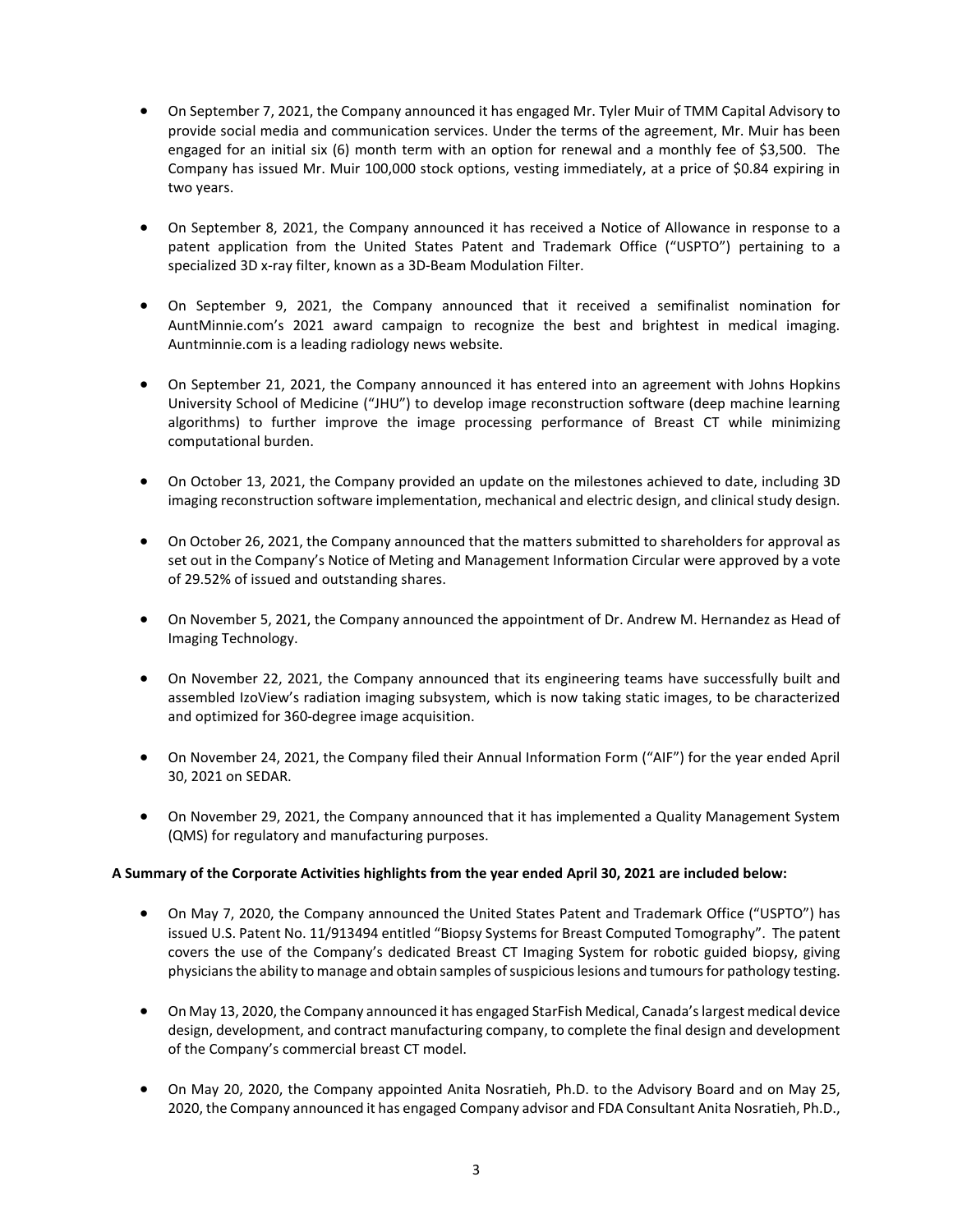to develop and manage the Company's application for FDA medical device approval of its dedicated Breast CT Imaging System.

- On July 6, 2020, the Company announced the appointment of John McGraw, Ph.D., as Executive Vice President of Commercial Operations.
- On July 8, 2020, the Company announced it had engaged Dr. Craig Abbey, Ph.D., to develop and present proposed reader study designs to the FDA during the Company's pre-submission meeting for approval of its Breast CT Imaging System.
- On August 18, 2020, the Company announced it had filed a Pre-Submission Application with the US Food and Drug Administration (FDA) marking the beginning of the market approval process for the Company's commercial Breast CT Imaging System. This filing is a major milestone for inventors, stakeholders and advocates for breast CT and women's health.
- On August 27, 2020, the Company appointed Ms. Jaclyn Thast as Corporate Secretary of the Company.
- On September 15, 2020, the Company appointed Mr. Alexander Tokman as Strategic Advisor to the Company's advisory board. The Company granted Mr. Tokman 100,000 stock options at an exercise price of \$0.72 expiring in two years.
- On September 28, 2020, the Company announced that its Executive and Scientific Advisory Teams will meet the U.S. Food and Drug Administration ("FDA") on October 20, 2020 to present and obtain feedback on product and indication for use statements, device labelling terms, future marketing claims and study designs.
- On December 15, 2020, the Company announced it has received the finalized meeting minutes from the U.S. Food and Drug Administration ("FDA") in connection with the Company's recent pre-submission meeting and the market approval process for its commercial Breast CT Imaging System. The Company's scientific and commercialization teams met after receiving the finalized minutes and feedback from the FDA and have set action items to accelerate objectives focused on engineering, clinical trial planning, and payor engagements to bring breast CT to the market.
- On December 31, 2020, the Company announced the appointment of Director and Principal Founder of Breast CT Technology, Dr. John M. Boone, as the Editor-In-Chief of the American Association of Physicists in Medicine's (AAPM) flagship medical journal "Medical Physics" effective January 1, 2021.
- On January 7, 2021, the Company announced the addition of Jeff Siewerdsen Ph.D. to the Company's Scientific Advisory Board, comprised of industry experts and authorities in their respective fields. Dr. Siewerdsen was granted 100,000 stock options at a price of \$1.25 with a two-year term.
- On February 9, 2021, the Company unveiled its highly anticipated breast CT platform, the **IZOview**. The Company has filed a number of trademark applications to protect the Company's recognizable name, platform device name, and logos.
- On March 4, 2021, the Company announced that the American Medical Association (AMA) has released six Category III CPT billing codes for Breast CT technology. The issuance of these initial billing codes spotlights dedicated breast CT as a promising emerging technology.
- On March 15, 2021, the Company announced the appointment of Dr. John MGraw as Chief Executive Officer, effective April 5, 2021. Dr. McGraw replaces Mr. Robert Thast, who has resigned from his position as President and Chief Executive Officer and will remain a Director and Special Advisor.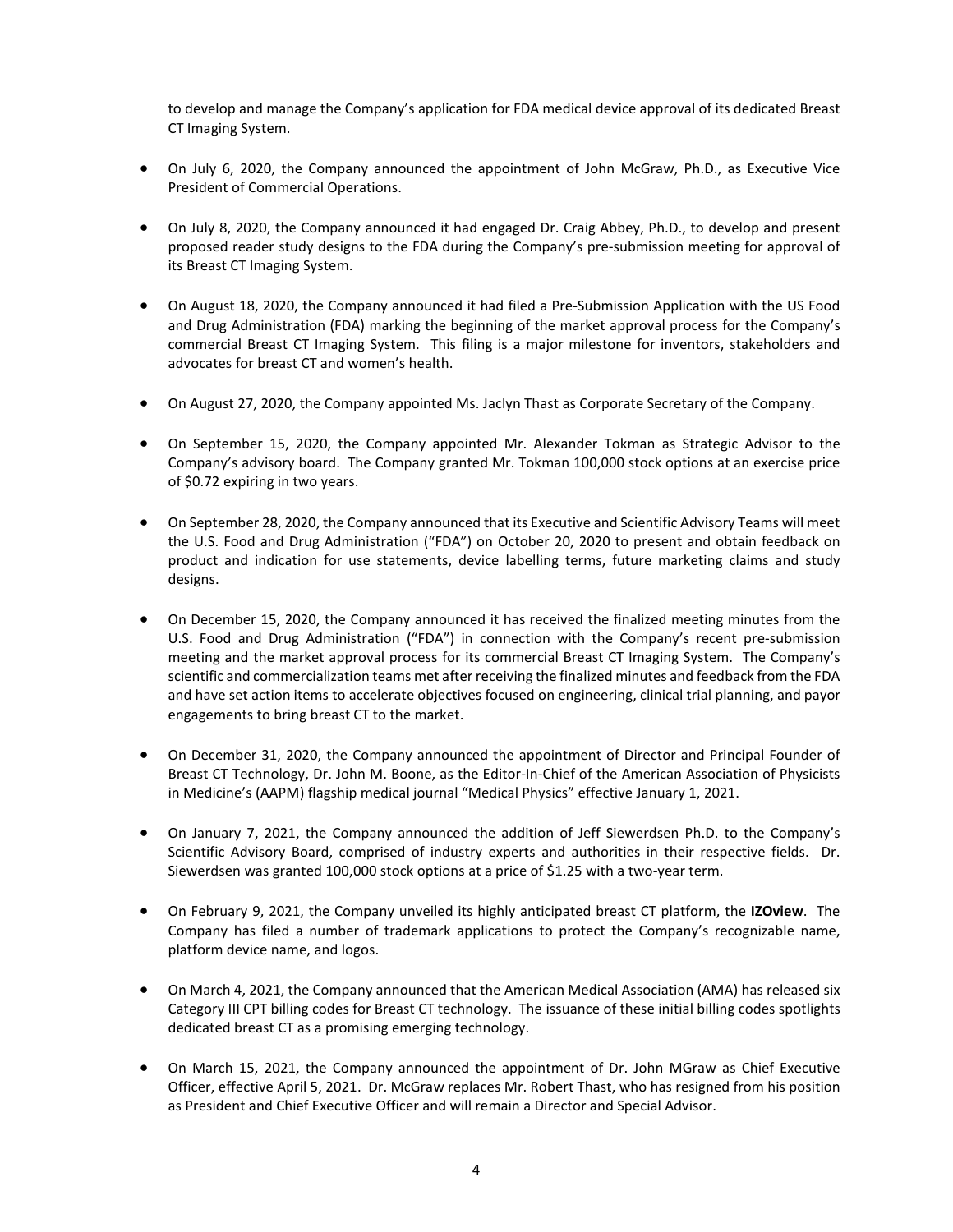- On March 18, 2021, the Company announced it has begun USA focused marketing awareness aimed at maintaining and building the profile of IZOZF through press initiatives, advertising, and social media strategies.
- On March 24, 2021, the Company announced it has partnered with EXCITE International ("EXCITE"), a global network of payors, health systems, patients, scientists, and end-users, to prepare for future commercial adoption of the IZOview.
- On April 20, 2021, the Company announced the appointment of Dr. Tao Wu to its Scientific Advisory Board.

# **SELECTED ANNUAL INFORMATION**

|                                     | Year ended April 30,<br>2021<br>(Audited)<br>(\$) | Year ended April 30,<br>2020<br>(Audited)<br>(5) | Year ended April 30,<br>2019<br>(Audited)<br>(\$) |
|-------------------------------------|---------------------------------------------------|--------------------------------------------------|---------------------------------------------------|
| <b>Continuing Operations</b>        |                                                   |                                                  |                                                   |
| Revenue                             | nil                                               | nil                                              | nil                                               |
| General and Administrative Expenses | 4,976,126                                         | 1,155,842                                        | 398,537                                           |
| <b>Net Loss</b>                     | 4,976,126                                         | 1,155,842                                        | 398,537                                           |
| Basic and Diluted loss per share    | 0.14(3)                                           | 0.05 <sup>(2)</sup>                              | 0.02 <sup>(1)</sup>                               |

Notes:

(1) Based on 22,680,882 Common Shares issued and outstanding for the year ended April 30, 2019.

(2) Based on 25,088,103 Common Shares issued and outstanding for the year ended April 30, 2020.

(3) Based on 35,304,860 Common Shares issued and outstanding for the year ended April 30, 2021.

| <b>Statement of Financial Position</b>     | As at<br>April 30, 2021<br>(Audited)<br>(\$) | As at<br>April 30, 2020<br>(Audited)<br>(\$) | As at<br>April 30, 2019<br>(Audited)<br>(\$) |
|--------------------------------------------|----------------------------------------------|----------------------------------------------|----------------------------------------------|
| Assets                                     |                                              |                                              |                                              |
| Current assets                             | 4,685,024                                    | 773,950                                      | 332,518                                      |
| <b>Total Assets</b>                        | 4,686,655                                    | 777,211                                      | 339,058                                      |
| Liabilities                                |                                              |                                              |                                              |
| <b>Current liabilities</b>                 | 169,282                                      | 69,992                                       | 22,215                                       |
| Total Shareholders' Equity (Deficiency)    | 4,517,373                                    | 707,219                                      | 316,843                                      |
| Total Liabilities and Shareholders' Equity | 4,686,655                                    | 777,211                                      | 339,058                                      |

### **DISCUSSION OF OPERATIONS**

### *Six months ended October 31, 2021*

### *Revenues*

For the six months ended October 31, 2021, the Company did not generate any revenue.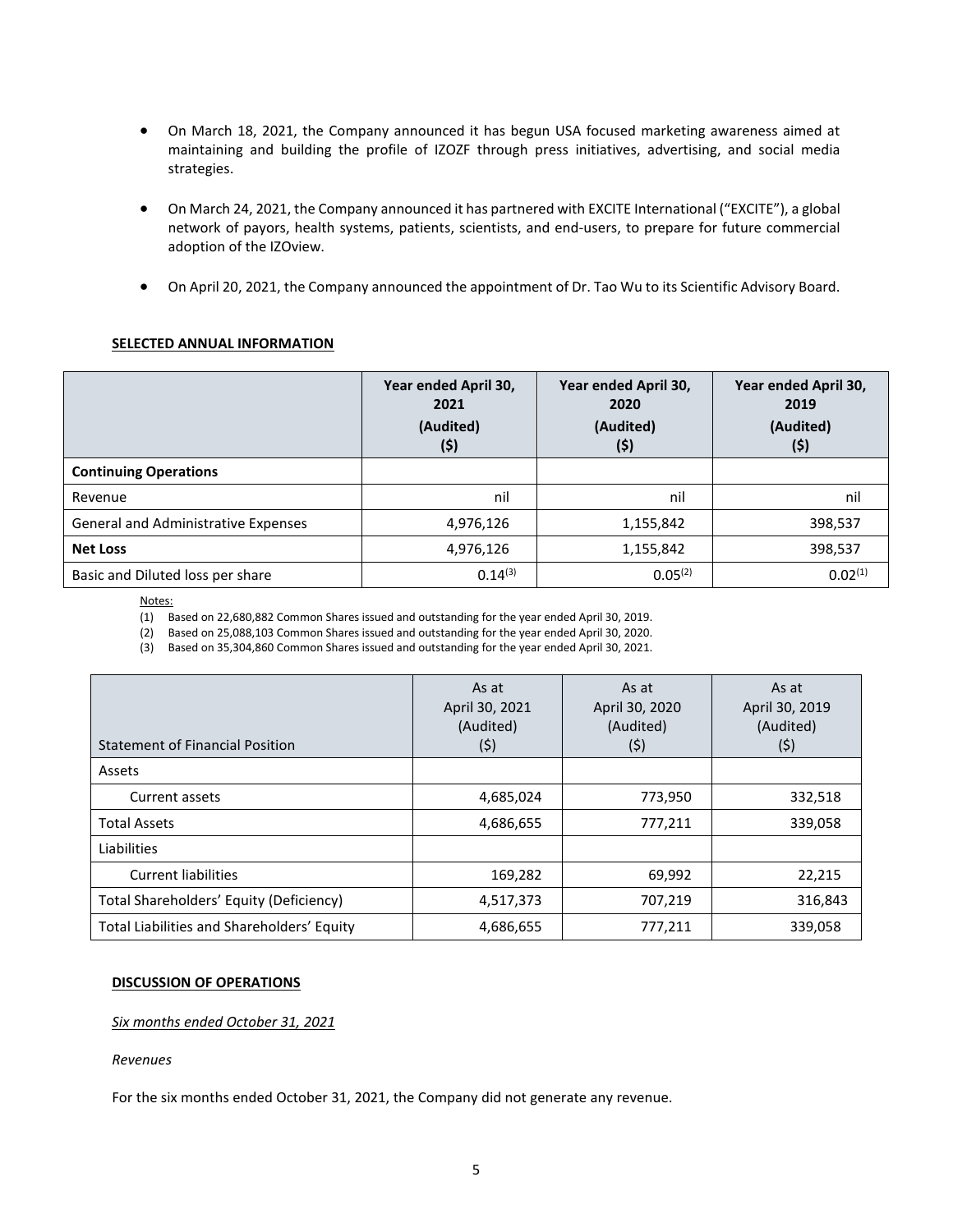### *Expenses*

For the six months ended October 31, 2021, the Company recorded expenses of \$3,780,663.

The Company reported a net loss of \$3,780,663 during the six months ended October 31, 2021 (October 31, 2020 - \$820,137). The increase in loss compared to the prior year's period is due the increased business activities of the Company, specifically travel, promotion and meals, product development and share-based payments.

The main factors that contributed to the increased loss during the six months ended October 31, 2021 were:

- Travel, promotion and meals of \$253,284 (October 31, 2020 \$82,866) increased as the Company traveled for meetings related to product development and investment opportunities;
- product development of \$2,266,298 (October 31, 2020 \$nil) increased as the Company enlisted a company to complete the final design and development of the Company's commercial breast CT model; and
- share-based payments of \$546,371 (October 31, 2020 \$204,013) due to incentive shares and options granted during the period.

# **During the six months ended October 31, 2021, and up to the date of this report, the Company issued the following common shares:**

On May 5, 2021, 48,000 share purchase warrants priced at \$0.75 were exercised for gross proceeds of \$36,000.

On May 17, 2021, 80,000 share purchase warrants priced at \$0.75 were exercised for gross proceeds of \$60,000.

On July 11, 2021, the second vesting of the RSU's initially granted January 11, 2021 were vested. A total of 262,500 shares were issued to directors, officers, and consultants of the Company.

On July 30, 2021, 150,000 share purchase warrants priced at \$0.20 were exercised for gross proceeds of \$30,000.

On October 18, 2021, 500,000 share purchase warrants priced at \$0.20 and 31,300 share purchase warrants priced at \$0.75 were exercised for gross proceeds of \$123,475.

On October 25, 2021, 10,000 share purchase warrants priced at \$0.75 were exercised for gross proceeds of \$7,500.

On November 17, 2021, 10,000 share purchase warrants priced at \$0.75 were exercised for gross proceeds of \$7,500.

On November 29, 2021, 30,000 share purchase warrants priced at \$.20 were exercised for gross proceeds of \$6,000.

On November 30, 2021, 49,581 broker warrants priced at \$.75 were exercised for gross proceeds of \$37,186.

On December 2, 2021, 50,000 stock options priced at \$.10 were exercised for gross proceeds of \$5,000.

# **During the year ended April 30, 2021, the Company issued the following common shares:**

On October 20, 2020, the Company closed the first tranche of a non-brokered private placement of 4,517,066 units (each, a "Unit") at a price of \$0.55 per Unit for aggregate proceeds of \$2,484,386. Each Unit consists of one common share of the Company (each, a "Share") and one common share purchase warrant (each, a "Warrant"), with each Warrant entitling the holder to purchase one Share at a price of \$0.75 per Share for a period of two years following the closing of the Offering, subject to an Acceleration Right such that: (i) at any time after the date that is four months and one day after the issue date of the Warrants, if, for at least ten (10) consecutive trading days, the closing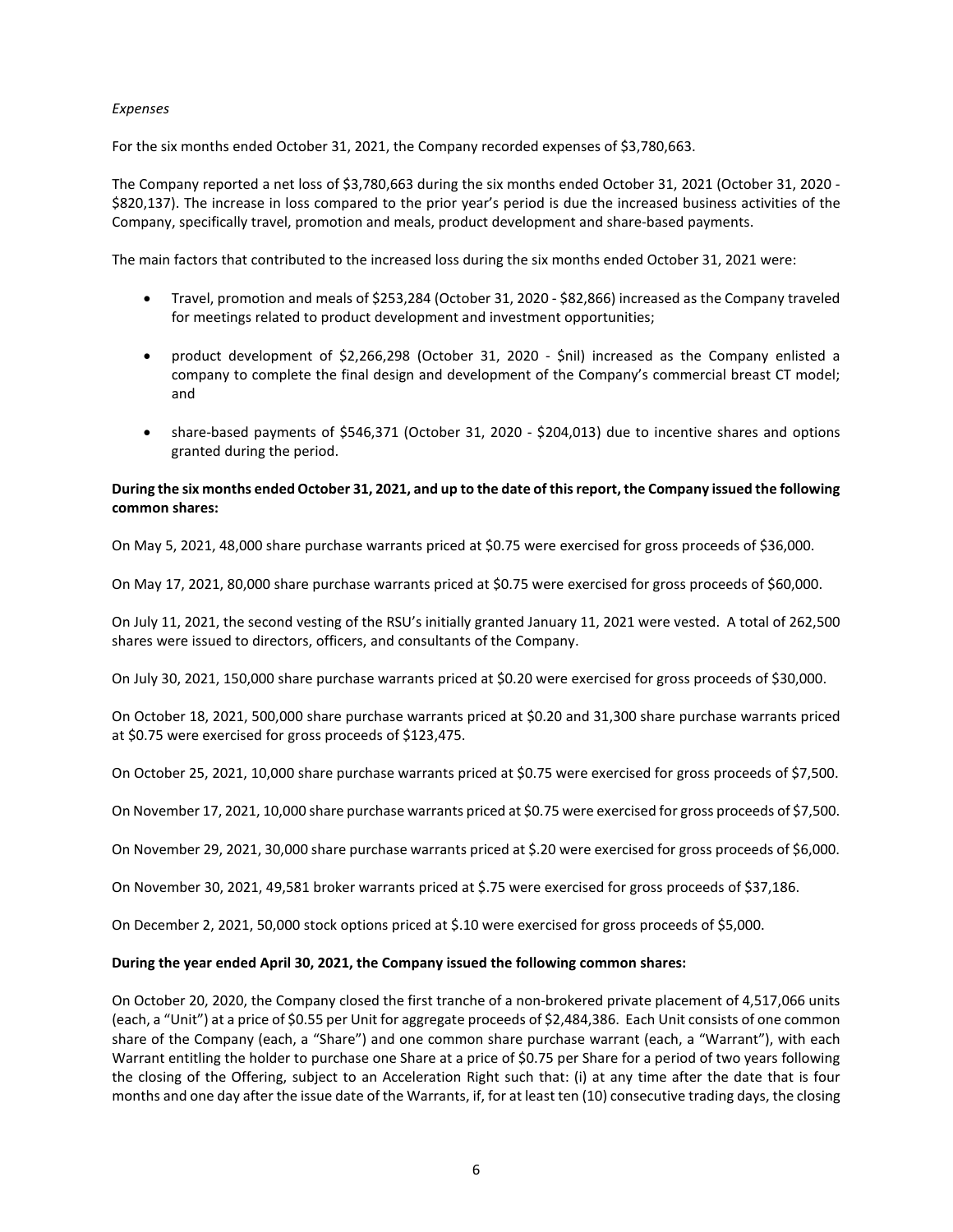price at which the Shares trade on the Canadian Securities Exchange (the "Exchange") each day exceeds \$1.25 per Share, the Company may issue a notice (the "Acceleration Notice") to the holder (which Acceleration Notice will be given to the holder by the Company by disseminating a press release) to accelerate the expiry date of the Warrants (the "First Acceleration Right"); (ii) 50% of the then unexercised Warrants will terminate on the date that is thirty (30) days from the date of the Acceleration Notice in the event that the holder has not exercised the Warrants in accordance with the terms of the Acceleration Notice by such date; (iii) at any time after the date that is four months and one day after the issue date, if, for at least ten (10) consecutive trading days, the closing price at which the Shares trade on the Exchange each day exceeds\$1.75 per Share, the Company may issue a notice (the "Second Acceleration Notice") to the holder (which Second Acceleration Notice will be given to the holder by the Company by disseminating a press release) to accelerate the expiry date of the Warrants (the "Second Acceleration Right" and together with the First Acceleration Right, the "Acceleration Right"), and 50% of the then outstanding Warrants will terminate on the date that is thirty (30) days from the date of the Second Acceleration Notice in the event that the holder has not exercised the Warrants in accordance with the terms of the Second Acceleration Notice by such date. Finders' fees of \$96,783 were paid and 165,723 broker's warrants were issued with a fair value of \$90,226. The broker's warrants have the same terms and conditions of the warrants. All securities issued in connection with the Offering will be subject to a statutory hold period expiring four months and one day after closing of the offering.

On October 30, 2020, the Company closed the second and final tranche of a non-brokered private placement of 2,866,334 units (each, a "Unit") at a price of \$0.55 per Unit for aggregate proceeds of \$1,576,484. Each Unit consists of one common share of the Company (each, a "Share") and one common share purchase warrant (each, a "Warrant"), with each Warrant entitling the holder to purchase one Share at a price of \$0.75 per Share for a period of two years following the closing of the Offering, subject to an Acceleration Right such that: (i) at any time after the date that is four months and one day after the issue date of the Warrants, if, for at least ten (10) consecutive trading days, the closing price at which the Shares trade on the Canadian Securities Exchange (the "Exchange") each day exceeds \$1.25 per Share, the Company may issue a notice (the "Acceleration Notice") to the holder (which Acceleration Notice will be given to the holder by the Company by disseminating a press release) to accelerate the expiry date of the Warrants (the "First Acceleration Right"); (ii) 50% of the then unexercised Warrants will terminate on the date that is thirty (30) days from the date of the Acceleration Notice in the event that the holder has not exercised the Warrants in accordance with the terms of the Acceleration Notice by such date; (iii) at any time after the date that is four months and one day after the issue date, if, for at least ten (10) consecutive trading days, the closing price at which the Shares trade on the Exchange each day exceeds \$1.75 per Share, the Company may issue a notice (the "Second Acceleration Notice") to the holder (which Second Acceleration Notice will be given to the holder by the Company by disseminating a press release) to accelerate the expiry date of the Warrants (the "Second Acceleration Right" and together with the First Acceleration Right, the "Acceleration Right"), and (iv) 50% of the then outstanding Warrants will terminate on the date that is thirty (30) days from the date of the Second Acceleration Notice in the event that the holder has not exercised the Warrants in accordance with the terms of the Second Acceleration Notice by such date. Finders' fees of \$15,459 were paid and 28,272 broker's warrants were issued with a fair value of \$28,525. The broker's warrants have the same terms and conditions of the warrants. All securities issued in connection with the Offering will be subject to a statutory hold period expiring four months and one day after closing of the offering. At October 31, 2020, \$1,022,951 of proceeds from the second tranche were included as Other receivables. All of the receivables were collected in the subsequent month.

On December 9, 2020, the Company closed a non-brokered private placement of 1,896,679 units (each, a "Unit") at a price of \$0.90 per Unit for aggregate proceeds of \$1,707,011. Each Unit consists of one common share of the Company (each, a "Share") and one common share purchase warrant (each, a "Warrant"), with each Warrant entitling the holder to purchase one Share at a price of \$1.50 per Share for a period of two years following the closing of the Offering, subject to an Acceleration Right such that in the event that the common shares of the Company have a closing price on the Canadian Securities Exchange (or such other exchange on which the common shares may be traded at such time) of \$1.85 or greater per common share for a period of ten (10) consecutive trading days at any time from the date that is four months and one day after the closing date of the Offering, the Company may accelerate the expiry date of the Warrants by giving notice to the holders thereof (by disseminating a news release advising of the acceleration of the expiry date of the Warrants) and, in such case, 100% of the then unexercised Warrants will expire on the thirtieth day after the date of such notice (the "Acceleration Provision"). Finders' fees of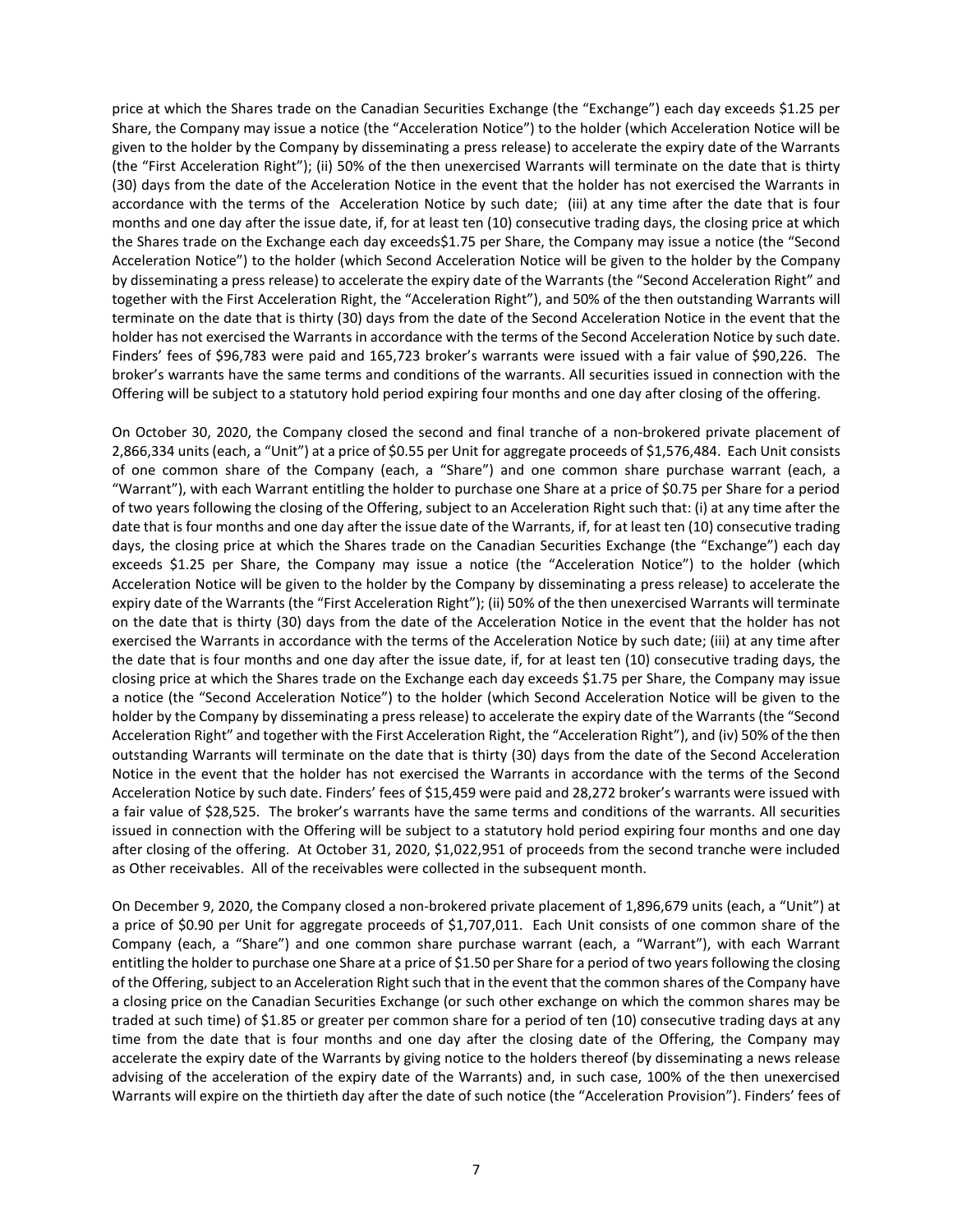\$64,087 were paid and 62,947 broker's warrants were issued with a fair value of \$37,159. Finders' fees of \$64,087 were paid and 62,937 broker's warrants were issued. The broker's warrants have the same terms and conditions of the warrants. All securities issued in connection with the Offering will be subject to a statutory hold period expiring four months and one day after closing of the offering.

During the year ending April 30, 2021, 150,000 stock options priced at \$0.26, 100,000 stock options priced at \$0.30, 400,000 stock options priced at \$0.235, and 200,000 stock options priced at \$0.36 were exercised for total gross proceeds of \$235,000. Also during the year ending April 30, 2021, 400,000 share purchase warrants priced at \$0.20 were exercised for gross proceeds of \$80,000 and 848,000 share purchase warrants priced at \$0.75 were exercised for gross proceeds of \$636,000.

# **LIQUIDITY AND CAPITAL RESOURCES**

To build our Company into a leading provider of breast CT imaging technology, we may need to continue to raise capital. As a young growth company, we are cognizant that as at October 31, 2021 we were not capable of sustaining our working capital requirements. In order to reach sustainable business operations, we will continue our plan to achieve the Milestones and a positive return to our shareholders.

*Working Capital at October 31, 2021*

|                            | At October 31,<br>2021 | At April 30,<br>2021 |
|----------------------------|------------------------|----------------------|
| Current assets             | 2,787,835              | 4,685,024            |
| <b>Current liabilities</b> | 1,276,888              | 169,282              |
| Working capital surplus    | 1,510,947              | 4,515,742            |

The Company reported working capital surplus of \$1,510,947 and cash on hand of \$2,651,456 at October 31, 2021 compared to working capital surplus of \$4,515,742 and cash on hand of \$4,063,756 at April 30, 2021.

The Company's future capital requirements will depend upon many factors including, without limitation, which regulatory approval path the Company will select. The Company has limited capital resources and may have to rely upon the sale of equity securities for cash required for development purposes, for additional costs and to fund the administration of the Company. Since the Company does not expect to generate any revenues from operations in the near future, it must continue to rely upon the sales of its equity and debt securities to raise capital, which would result in further dilution to the shareholders. There is no assurance that financing, whether debt or equity, will be available to the Company in the amount required by the Company at any particular time or for any period and that such financing can be obtained on terms satisfactory to the Company or at all. See "*Risk Factors*".

# *Cash Flows for the six months ended October 31, 2021*

# *Cash Flows Used in Operating Activities*

The Company's cash flows used in operating activities for the six months ended October 31, 2021 was \$1,637,364, compared to the Company's cash flows used in operating activities for the six months ended October 31, 2020 of \$1,560,016, an increase of \$77,348, primarily due to consulting fees and product development expense increases in the current period.

# *Cash Used in Investing Activities*

The Company's cash used in investing activities for the six months ended October 31, 2021 was \$31,911 (October 31, 2020 - \$nil) for the purchase of equipment.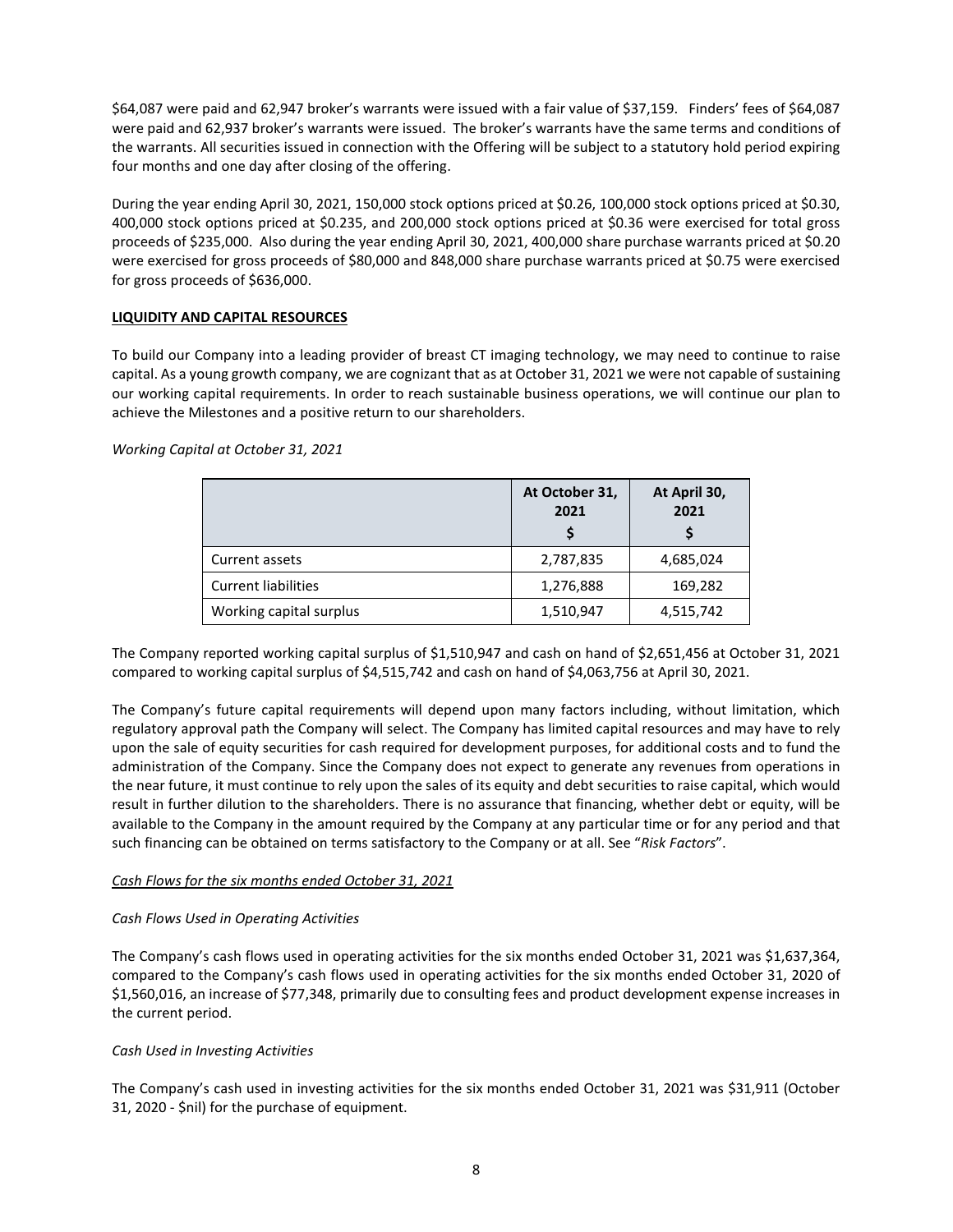# *Cash Provided by Financing Activities*

The Company's cash provided by financing activities for the six months ended October 31, 2021 was \$256,975, compared to \$4,069,034 during the six months ended October 31, 2020. This includes \$256,975 (October 31, 2020 - \$30,000) from the exercise of warrants, \$nil (October 31, 2020 - \$4,060,870) from the issuance of shares, \$nil (October 31, 2020 - \$69,000) from the exercise of stock options, \$nil (October 31, 2020 - \$33,015) in share subscriptions received, and \$nil (October 31, 2020 - \$123,851) was spent on share issuance costs.

# **LICENSING AGREEMENT**

On April 25, 2017, the Company entered into a licensing agreement with the Regents granting the Company an exclusive worldwide license for the Biopsy Systems for breast computed tomography patent and other related patents.

In consideration for this license, the Company agreed to the following terms:

- cash payment of USD \$10,000 (CDN \$13,971 paid) due within 30 days;
- cash payment of USD \$200,000 (CAD \$261,668 paid during the year ended April 30, 2021) due 30 days of the earlier of the following:
	- change of control transaction ("Change of Control"), which means the acquisition, merger, reorganization or other transactions where the Company transfers more than 50% of the voting power of the Company is transferred to a third party; and,
	- licensee financing which means the issuance of debt or equity securities of the Company, in bona fide financing transactions with cumulative proceeds of USD \$3,000,000.
- cash payment of 2% of total consideration received by the Company within 30 days of the completion of a Change of Control;
- 3% of net sales from the first 15 commercial sales of all licensed products, in any country;
- 1% royalty of net sales of all licensed services; and
- Reimbursement of \$79,872 USD in patent costs incurred prior to agreement effective date, as follows per the license agreement and as amended on February 26, 2020:
	- $\circ$  1/3 on or before the 1<sup>st</sup> anniversary of agreement effective date, amended to May 12, 2017 (paid).
	- $\circ$  1/3 on or before the 2<sup>nd</sup> anniversary of agreement effective date, amended to October 25, 2019 (paid).
	- $\circ$  1/3 on or before the 3<sup>rd</sup> anniversary of agreement effective date, amended to October 25, 2020 (paid).

The Company is obligated to further develop, manufacture, and market the licensed products and services to meet market demand ("Milestones") as follows:

- to submit an application covering a licensed product or licensed services to the U.S. Food and Drug Administration ("FDA") or equivalent foreign agency by June 30, 2018;
- to obtain FDA or equivalent foreign agency approval by December 31, 2021; and,
- to achieve commercial sale and fill the market demand by June 30, 2022.

The June 30, 2018 milestone has been extended by mutual agreement with licensor to allow for the inclusion of a new patent application, that is in the process of being filed, that will form part of the commercial unit that will be submitted for FDA approval. On February 26, 2020, the Company announced that it had extended the terms of its licensing agreement and now has until January 2027 to execute on the terms agreed to under the commercialization plan.

If the Company is unable to meet the above Milestones, the Company has the right to extend the target date of any Milestones for 1 year for USD \$10,000. The Company has a further right to extend the target date of any Milestone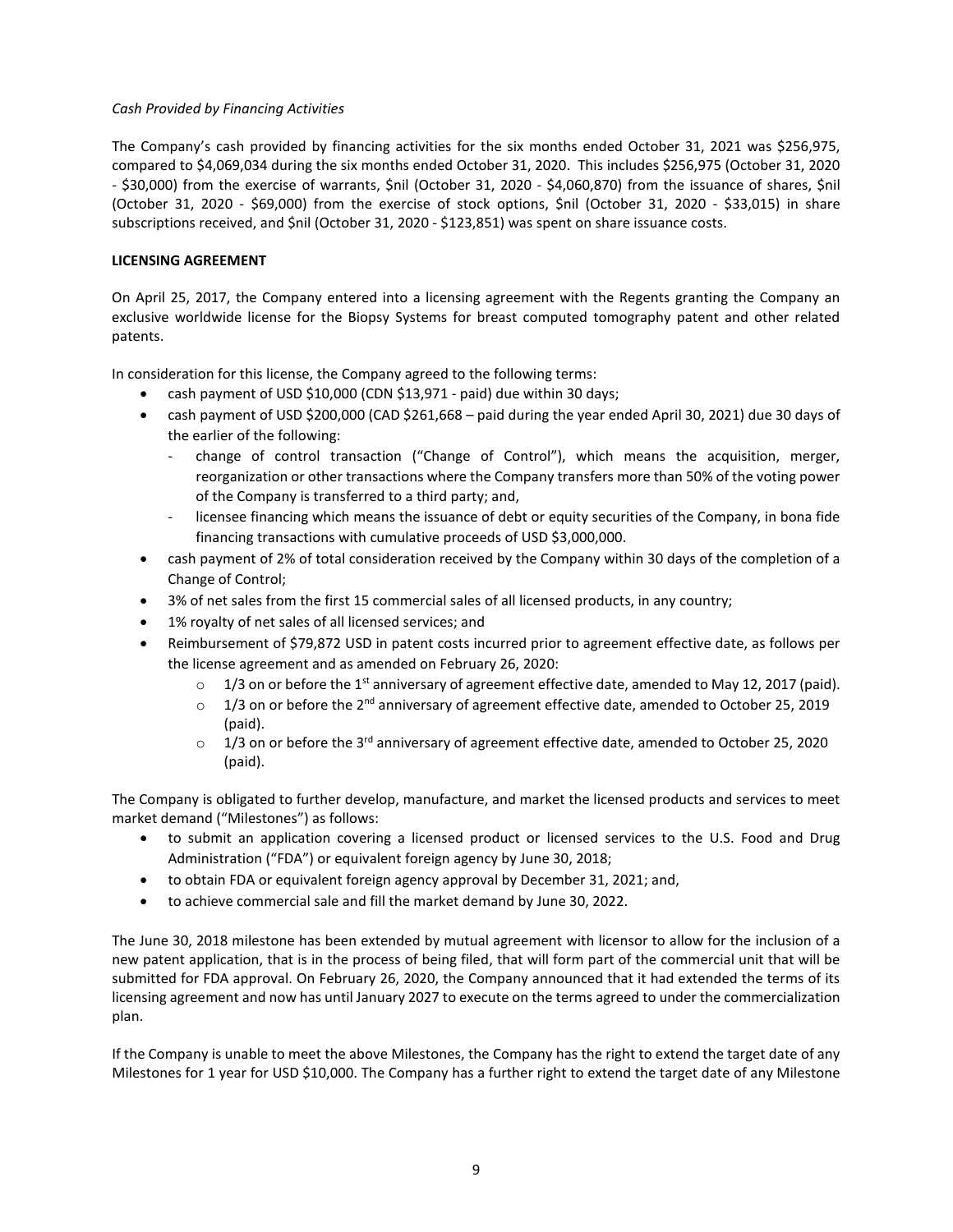for an additional 1 year upon a payment of USD \$15,000. Furthermore, three additional 1 year extensions may be granted upon written agreement by the parties for USD \$20,000 per extension.

### **OFF-BALANCE SHEET ARRANGEMENTS**

The Company has no off-balance sheet arrangements.

### **TRANSACTIONS BETWEEN RELATED PARTIES**

Key management includes those persons having authority and responsibility for planning, directing and controlling the activities of the Company, directly or indirectly, including the Company's executive officers and certain members of its Board of Directors.

|                                                      | October 31, 2021 | October 31, 2020 |
|------------------------------------------------------|------------------|------------------|
| Consulting fees, director (former President and CEO) | 85,000           | 60,000           |
| Consulting fees, Corporate Secretary                 | 64,000           | 45,000           |
| Consulting fees, current President and CEO           | 71,600           |                  |
| Product development, President and CEO               | 107,400          |                  |
| Professional fees, Director                          |                  | 6,000            |
| Professional fees, CFO                               | 61,000           | 4,000            |
| Restricted stock units                               | 128,899          |                  |
| Total                                                | 517,899          | 115,000          |

As at October 31, 2021, included in accounts payable and accrued liabilities is \$nil (April 30, 2021: \$4,888) due to a director (the former President and CEO), and \$36,012 (April 30, 2021: \$nil) due to the President and CEO. The amounts are non-interest bearing, unsecured and have no set repayment terms.

### **FINANCIAL INSTRUMENTS**

The Company's financial instruments consist of cash, accounts payable and accrued liabilities. Unless otherwise noted, it is management's opinion that the Company is not exposed to significant interest, currency or credit risks arising from these financial instruments. The fair values of these financial instruments approximate their carrying values unless otherwise stated.

# **Disclosure of Outstanding Security Data**

The Company had the following common shares, share purchase warrants, and stock options outstanding as of the following dates:

|                             | December 30, 2021 | October 31, 2021 | April 30, 2021 |
|-----------------------------|-------------------|------------------|----------------|
| <b>Common Shares</b>        | 43,227,459        | 43,087,878       | 42,006,078     |
| <b>Stock Options</b>        | 3,550,000         | 3,600,000        | 3,350,000      |
| Warrants                    | 13,830,140        | 13,919,721       | 14,739,021     |
| <b>Fully Diluted Shares</b> | 60,607,599        | 60,607,599       | 60,095,099     |

### **Risk Factors**

An investment in the Company is speculative and involves a high degree of risk. Accordingly, prospective investors should carefully consider the specific risk factors set out below, in addition to the other information contained in this document, before making any decision to invest in the Company. The Directors consider the following risks and other factors to be the most significant for potential investors in the Company, but the risks listed do not necessarily comprise all those associated with an investment in the Company and are not set out in any particular order of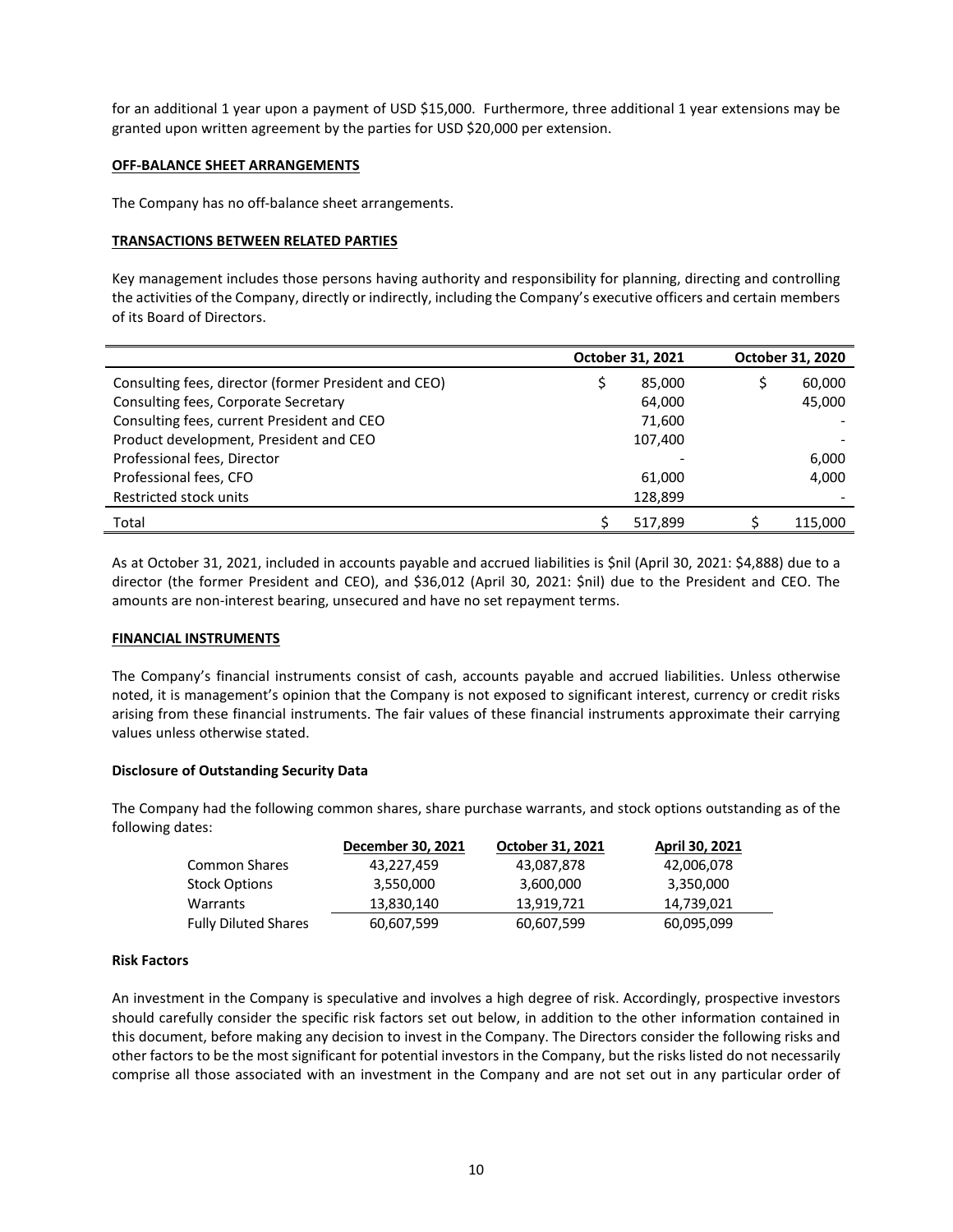priority. Additional risks and uncertainties not currently known to the Directors may also have an adverse effect on the Company's business.

If any of the following risks actually occur, the Company's business, financial condition, capital resources, results or future operations could be materially adversely affected. In such a case, the price of the Common Shares could decline and investors may lose all or part of their investment.

### **Risks Relating to the Company's Business**

# We are and may continue to be significantly impacted by the worldwide economic downturn due to the COVID-**19 pandemic.**

In December 2019, a novel strain of coronavirus, or COVID-19, was reported to have surfaced in Wuhan, China. COVID-19 has spread to many countries, including the United States and Canada, and was declared to be a pandemic by the World Health Organization. Efforts to contain the spread of COVID-19 have intensified and the U.S., Canada, Europe and Asia have implemented severe travel restrictions and social distancing. The impacts of the outbreak are unknown and rapidly evolving. A widespread health crisis has adversely affected and could continue to affect the global economy, resulting in an economic downturn that could negatively impact the value of the company's shares and investor demand for shares generally.

The continued spread of COVID-19 has also led to severe disruption and volatility in the global capital markets, which could increase our cost of capital and adversely affect our ability to access the capital markets in the future. It is possible that the continued spread of COVID-19 could cause a further economic slowdown or recession or cause other unpredictable events, each of which could adversely affect our business, results of operations or financial condition.

The extent to which COVID-19 affects our financial results will depend on future developments, which are highly uncertain and cannot be predicted, including new information which may emerge concerning the severity of the COVID-19 outbreak and the actions to contain the outbreak or treat its impact, among others. Moreover, the COVID-19 outbreak has had and may continue to have indeterminable adverse effects on general commercial activity and the world economy, and our business and results of operations could be adversely affected to the extent that COVID-19 or any other pandemic harms the global economy generally.

During 2020 and 2021, due to government imposed Shelter In Place Orders, the company is closely monitoring the very fluid situation with respect to COVID-19 such as travel restrictions and the continued closure of the US-Canada border as our development team is based in Canada.

### **Negative Cash Flow from Operating Activities**

The Company has no history of earnings and had negative cash flow from operating activities since inception. To date, the Company has not received and revenues from the sales of the Isotropic Breast Imaging System. The Company has accumulated net losses and expects to continue to incur such losses until such time as milestone payments from collaborative partners, licensing fees, product sales or royalty payments generate sufficient revenues to fund its continuing operations. The Company's ability to attain profitability will depend on a number of factors, some of which are outside its control. These factors include the following:

- its ability to obtain necessary government and regulatory approvals, including FDA market approval;
- its ability to successfully complete the design and development of the Commercial Unit;
- its ability to successfully commercialize the Isotropic Breast Imaging System;
- its ability to secure the Milestone Patents;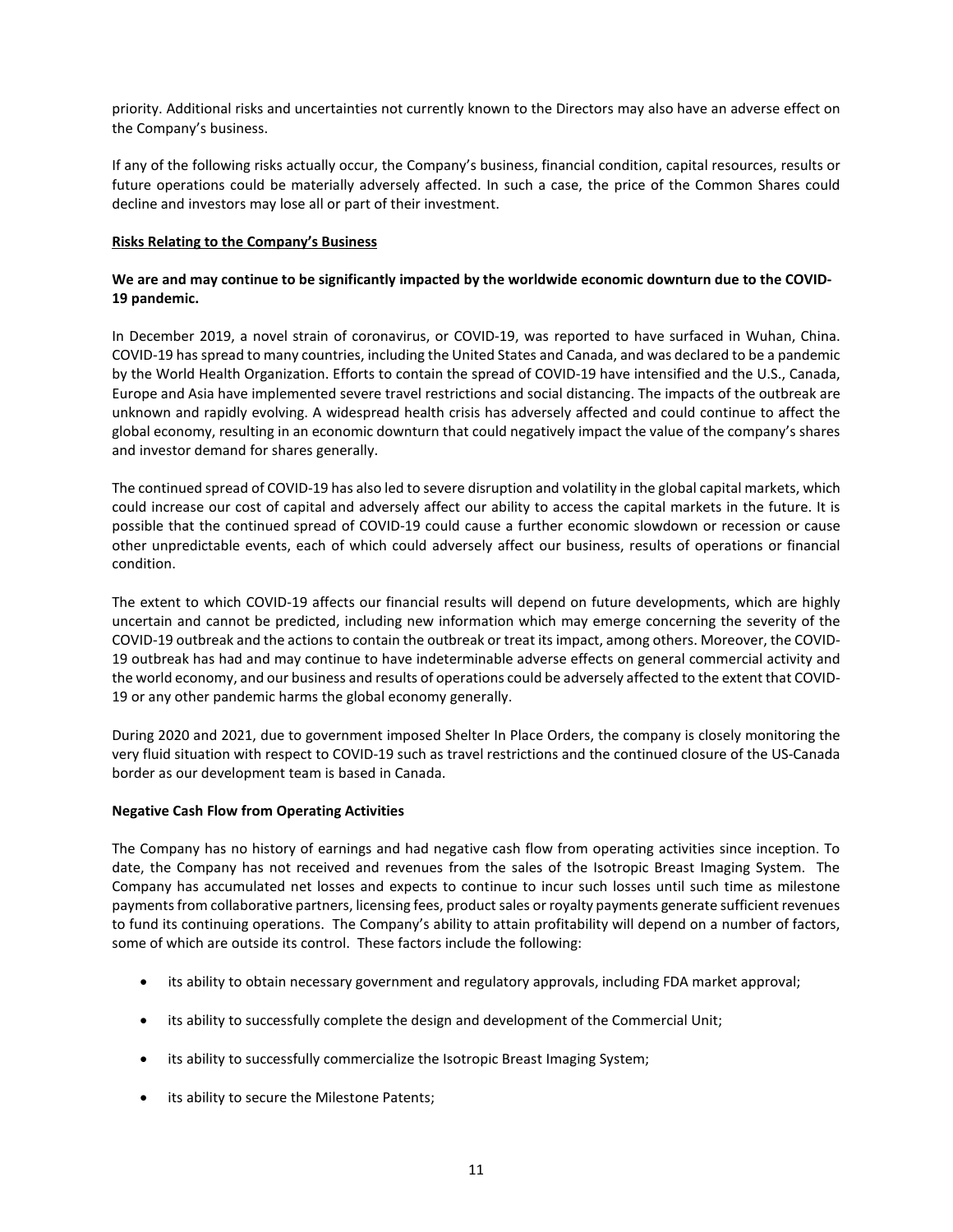- its ability to protect the intellectual property granted to the Company under the License Agreement;
- the success of its sales and marketing efforts;
- its ability to maintain its competitive advantages;
- new developments in the area of cancer detections and the efficacy of competing technologies;
- market acceptance of its products and services; and
- its ability to raise additional capital as and when needed and on acceptable terms.

### **No Production History**

The Company has no product sales history its ultimate success will depend on its operating ability to generate cash flow from sales of its products and services in the future. The Company has not generated any revenue to date and there is no assurance that it will do so in the future.

The Company's business operations are at an early stage of development and its success will be largely dependent upon the outcome of its ultimate strategy of successfully developing and marketing the Isotropic Breast Imaging System.

# **The ability of the Company to satisfy the terms of the License Agreement and maintain the License in good standing**

The Company has been granted an exclusive license to the Inventions pursuant to the License Agreement. The Company's rights and obligations are outlined in the License Agreement. The License Agreement requires the Company to complete the License Agreement Milestones. Failure to complete the License Agreement Milestones could allow the Licensor to terminate the License Agreement. The License Agreement may also be terminated by the Licensor if certain other conditions occur. If the Company's relationship with the Licensor were to terminate, the Company would not be able to distribute and commercialize the Isotropic Breast Imaging System and might not be able to enter into another license agreement with an entity with similar technologies on acceptable terms or at all. As a result, the Company could experience delays in its ability to distribute and commercialize the Isotropic Breast Imaging System or a similar technology, all of which would have a material adverse effect on the Company's business, results of operations and financial condition.

# **The ability of the Company to complete the design and development of the Commercial Unit, as well as create a physical prototype of the Commercial Unit**

The Company, in partnership with researchers at UC Davis and third party engineers, continues to design and develop the Commercial Unit. The Company expects the design and development of the Commercial Unit to be completed by July 2018. There are no assurances that the design and development of the Commercial Unit will be completed by this deadline. As a result, the Company could experience delays in its ability to distribute and commercialize the Isotropic Breast Imaging System, all of which would have a material adverse effect on the Company's business, results of operations and financial condition.

# **The Company's ability to timely obtain regulatory approvals, including FDA approval or CE approval, in order to satisfy the terms of the License Agreement**

Under the License Agreement, the Company is required to submit an application covering a product or service to be offered by the Licensee in connection with the License Agreement to the FDA or equivalent foreign agency by June 30, 2018 and obtain FDA or equivalent foreign agency approval by December 31, 2021 (subsequently extended to 2027 – see "Licensing Agreement"). The FDA might not approve the Commercial Unit, might delay approval, or might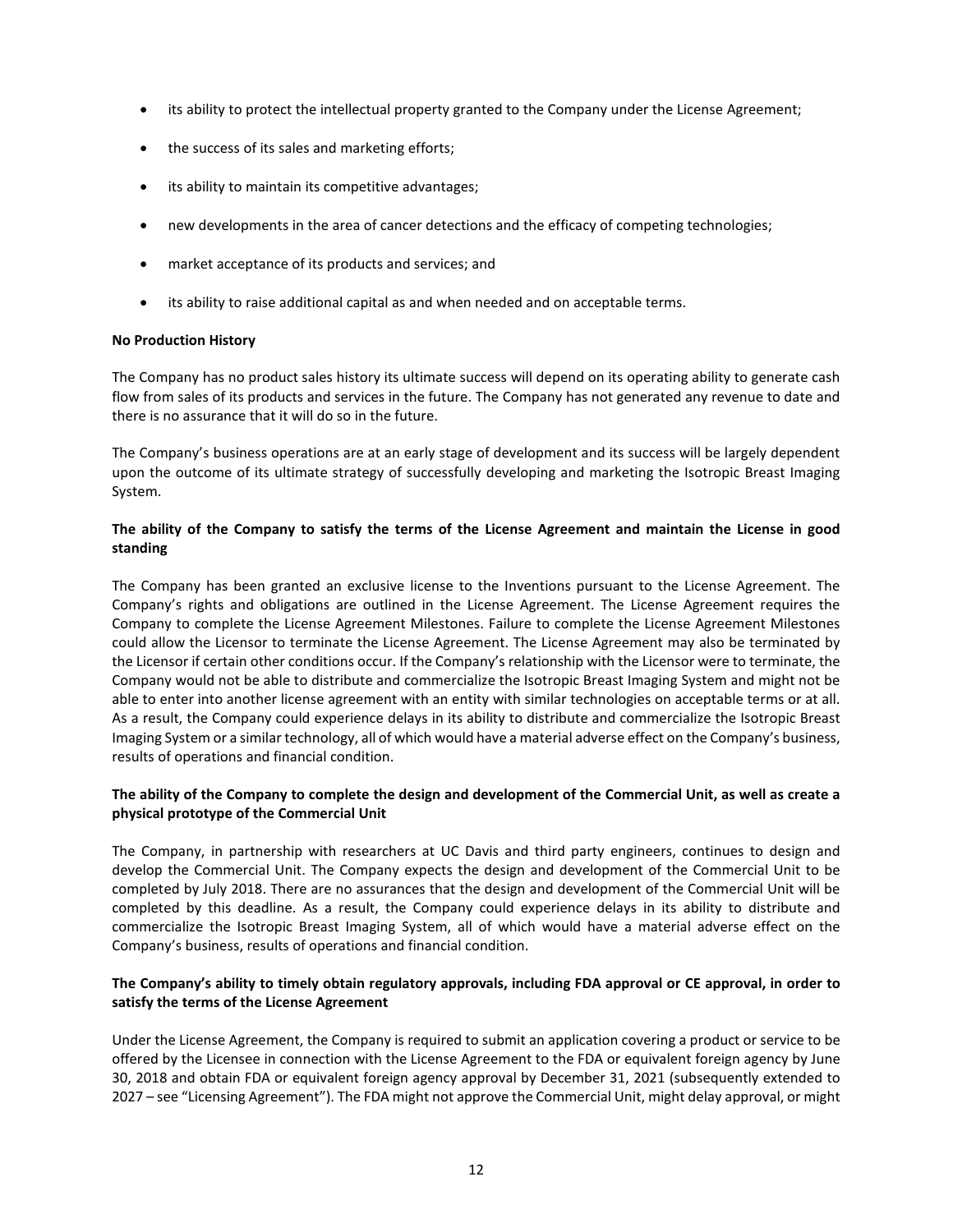require premarket approval (previously defined as "**PMA**") rather than the less stringent 501(k) approval. If the FDA requires PMA for the Commercial Unit, the Company might seek reclassification of the Commercial Unit by the FDA through the de novo process, might elect to seek CE mark approval in Europe, or extend the deadlines to make a regulatory application and obtain a form of regulatory approval as outlined in the License Agreement Milestones. As a result, the Company could experience delays in its ability to distribute and commercialize the Isotropic Breast Imaging System, all of which would have a material adverse effect on the Company's business, results of operations and financial condition. The June 30, 2018 milestone has been extended by mutual agreement with Licensor to allow for the inclusion of a new patent application, that is in the process of being filed, that will form part of the commercial unit that will be submitted for FDA approval

The Company's products and operations are subject to extensive regulation in the United States by the U.S. Food and Drug Administration or FDA. The FDA regulates the development, bench and clinical testing, manufacturing, labeling, storage, record keeping, promotion, sales, distribution and postmarket support and reporting of medical devices in the United States to ensure that medical products distributed in the United States are safe and effective for their intended uses. In order for us to market certain products for use in the United States, the Company generally must first obtain clearance from the FDA pursuant to the the Federal Food, Drug and Cosmetic Act (previously defined as the "**FDCA**"). Clearance under Section 510(k) requires demonstration that a new device is substantially equivalent to another device with 510(k) clearance or grandfathered status. Clearance under the de novo review requires that a new device presents a moderate or low risk.

In addition, if the Company develops products in the future that are not considered to be substantially equivalent to a device with 510(k) clearance or grandfathered status or presenting more than a moderate or low risk, the Company will be required to obtain FDA approval by submitting a PMA. The FDA may not act favorably or quickly in its review of the Company's 510(k), de novo review or PMA submissions, or the Company may encounter significant difficulties and costs in the Company's efforts to obtain FDA clearance or approval, all of which could delay or preclude sale of new products in the United States. Furthermore, the FDA may request additional data or require us to conduct further testing, or compile more data, including clinical data and clinical studies. Regulatory policy affecting the Company's products can change at any time. The changes and their impact on the Company's business cannot be accurately predicted. Changes in the FDA 510(k) or de novo review process could make approval more difficult to obtain, increase delay, add uncertainty and have other significant adverse effects on the Company's ability to obtain and maintain approval for the Company's products. The FDA may also, instead of accepting a 510(k) or de novo review submission, require us to submit a PMA, which is typically a much more complex, lengthy and burdensome application. To support a PMA, the FDA would likely require that the Company conduct one or more clinical studies to demonstrate that the device is safe and effective. In some cases such studies may be requested for non-PMA submissions as well. We may not be able to meet the requirements to obtain 510(k) or de novo review clearance or PMA approval, in which case the FDA may not grant any necessary clearances or approvals. In addition, the FDA may place significant limitations upon the intended use of the Company's products as a condition to a 510(k) or de novo review clearance or PMA approval. Product applications can also be denied or withdrawn due to failure to comply with regulatory requirements or the occurrence of unforeseen problems following clearance or approval. Any delays or failure to obtain FDA clearance or approvals of new products the Company develops, any limitations imposed by the FDA on new product use, or the costs of obtaining FDA clearance or approvals could have a material adverse effect on the Company's business, financial condition and results of operations.

To be able to provide the Company's products in other countries, the Company must obtain regulatory approvals and comply with the regulations of those countries which may differ substantially from those of the United States. These regulations, including the requirements for approvals and the time required for regulatory review, vary from country to country. Obtaining and maintaining foreign regulatory approvals is complex, and the Company cannot be certain that it will receive regulatory approvals in any foreign country in which the Company plans to market the Company's products, or to obtain such approvals on a favorable schedule. If the Company fails to obtain or maintain regulatory approval in any foreign country in which the Company plans to market the Company's products, the Company's ability to generate revenue will be harmed.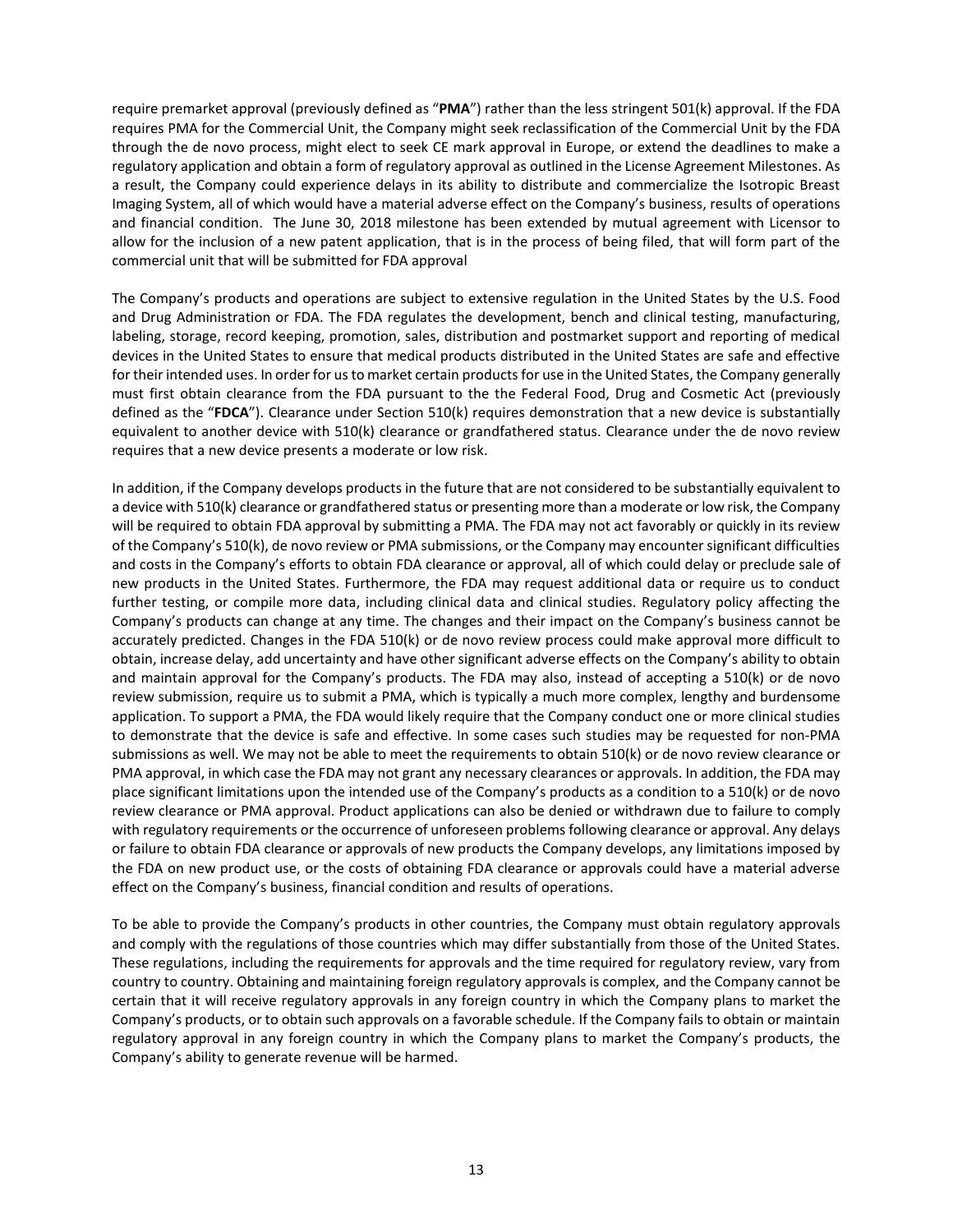The EU requires that manufacturers of medical products obtain the right to affix the CE mark to their products before selling them in member countries of the EU. The CE mark is an international symbol of adherence to quality assurance standards and compliance with applicable European medical device directives. In order to obtain the authorization to affix the CE mark to products, a manufacturer must obtain certification that its processes meet certain European quality standards. If the Company is unable to obtain permission to affix the CE mark to the Company's products, the Company will not be able to sell the Company's products in member countries of the EU and many affiliated countries that accept the CE mark, which would have a material adverse effect on the Company's results of operations. Some member states of the European Union have additional requirements for registration and notification which may add to the time and effort to obtain market access. In addition, the regulations applied to end users of the Company's products may increase over time, forcing us to provide additional solutions to regulations which do not apply directly to us, but which apply indirectly as they may limit the Company's customers' ability to use the Company's products.

# **The Company's ability to successfully secure patents relating to the Licensed Patent Rights**

Under the License Agreement, the Company has agreed to fund the Licensor's applications for the patents under the Licensed Patent Rights. The USPTO might not approve the Milestone Patents or might delay approval. As a result, the Company could experience delays in its ability to distribute and commercialize the Isotropic Breast Imaging System, all of which would have a material adverse effect on the Company's business, results of operations and financial condition.

### **Additional Requirements for Capital**

Substantial additional financing may be required if the Company is to be successful in pursuing its ultimate strategy of successfully developing and marketing the Isotropic Breast Imaging System. No assurances can be given that the Company will be able to raise the additional capital that it may require for its anticipated future operations. Revenues, taxes, costs, capital expenditures, operating expenses, regulatory approvals, and the political environment are all factors which will have an impact on the amount of additional capital that may be required. Any additional equity financing may be dilutive to investors and debt financing, if available, may involve restrictions on financing and operating activities. There is no assurance that additional financing will be available on terms acceptable to the Company, if at all. If the Company is unable to obtain additional financing as needed, it may be required to reduce the scope of its operations or anticipated expansion, incur financial penalties, or reduce or terminate its operations.

# **The Company's ability to timely enter into leasing agreements with hospitals and clinics to lease the Isotropic Breast Imaging System**

Neither the Company nor IIC has entered into any revenue generating agreements with hospitals or clinics for the Isotropic Breast Imaging System. The Company's success will be largely dependent upon the outcome of its strategy of successfully developing and marketing the Isotropic Breast Imaging System and entering into revenue generating agreements with hospitals and clinics once it has obtained necessary regulatory approvals.

### **Use of Funds**

The Company has prepared a detailed budget setting out the way in which it proposes to expend the funds raised under the Offering. However, the quantum and timing of expenditure will necessarily be dependent upon the Company's ultimate strategy of successfully developing and marketing the Isotropic Breast Imaging System. As the Company continues to develop the Isotropic Breast Imaging System, it is possible that circumstances may dictate a departure from the pre-existing budget. Further, the Company may, from time to time as opportunities arise, utilize part of its financial resources (including the funds raised as part of the Offering) to participate in additional opportunities that arise and fit within the Company's broader objectives, as a means of advancing shareholder value.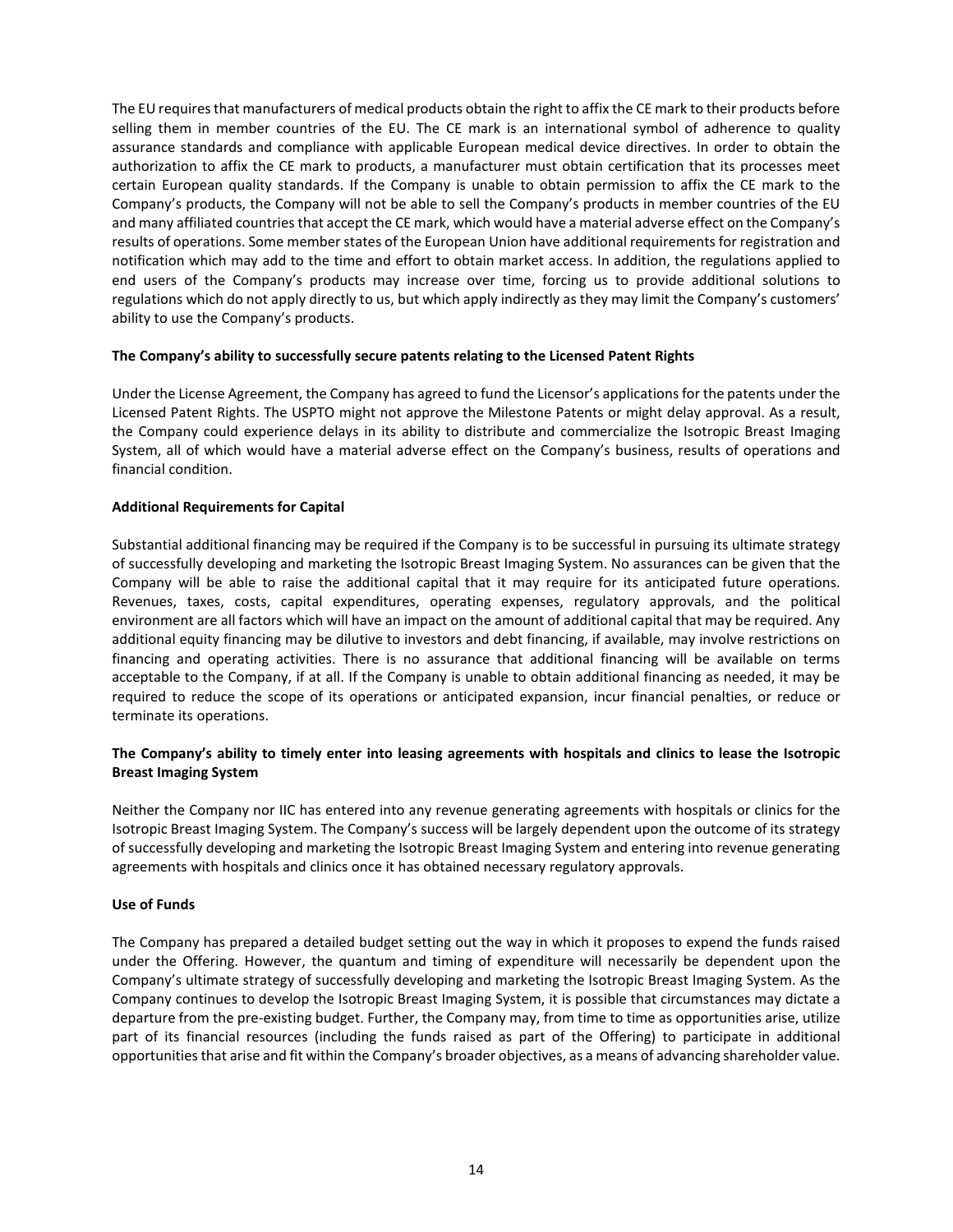# **The possible requirement to undergo the PMA process rather than the much shorter and less capital intensive 510(k) process for FDA regulatory approval of the Commercial Unit**

The Company's Commercial Unit may not be approved for the 510(k) FDA process. The PMA pathway is estimated to take up to 24 months at a cost of up to approximately US\$2 million. Since there is a distinct advantage to seeking a PMA, as it is a higher approval process that would facilitate faster approvals outside the United States and medical insurers in the United States do not dispute costs associated with a technology that has FDA clearance through a PMA, the Company may elect to undertake a PMA approval process instead of a less expensive alternative such as CE mark approval in Europe. In the event the Company elects to undertake a PMA, it may seek an industry partner to fund associated costs in exchange for select marketing rights, or the Company may conduct a financing sufficient to fund PMA when and if elected. The Company may not be able to find an industry partner to fund associated costs for the PMA approval process and may not be able to arrange financing sufficient to fund PMA. As a result, the Company could experience delays in its ability to distribute and commercialize the Isotropic Breast Imaging System, all of which would have a material adverse effect on the Company's business, results of operations and financial condition.

# **Competition**

The Company competes with numerous other research-based imaging companies and organizations that develop, manufacture, market, and sell proprietary imaging technologies, solutions, and products that may possess greater financial resources and technical facilities than the Company in proprietary diagnostic and imaging products for breast cancer, as well as the recruitment and retention of suitably qualified individuals. These competitors may introduce new products or develop technological advances that compete with the Company. The Company cannot predict the timing or impact of competitors introducing new products or technological advances. Such competing products may be safer, more effective, more effectively marketed or sold, or have lower prices or superior performance features than the Company's products, and this could negatively impact the Company's business and results of operations.

# **Laws and regulations affecting government benefit programs could impose new obligations on the Company, require it to change its business practices, and restrict its operations in the future**

The healthcare industry is subject to various federal, state and international laws and regulations pertaining to government benefit programs reimbursement, rebates, price reporting and regulation, and healthcare fraud and abuse. Violations of these laws may be punishable by criminal and/or civil sanctions, including, in some instances, substantial fines, imprisonment, and exclusion from participation in federal and state healthcare programs. These laws and regulations are broad in scope and they are subject to change and evolving interpretations, which could require the Company to incur substantial costs associated with compliance, or to alter one or more of its sales or marketing practices. In addition, violations of these laws, or allegations of such violations, could disrupt the Company's business and result in a material adverse effect on its business and results of operations.

# **The international nature of the Company's business subjects it to additional business risks that may cause its revenue and profitability to decline**

The Company's business is subject to risks associated with doing business internationally, including in emerging markets. As the Company's market is global, the Company faces risks that may include:

- Fluctuations in currency exchange rates;
- Multiple legal and regulatory requirements that are subject to change and that could restrict the Company's ability to manufacture, market, and sell its products;
- Trade-protection measures and import or export licensing requirements;
- Difficulty in establishing staffing and managing operations;
- Differing labour regulations;
- Inflation, recession, and fluctuations in interest rates;
- Political and economic instability; and,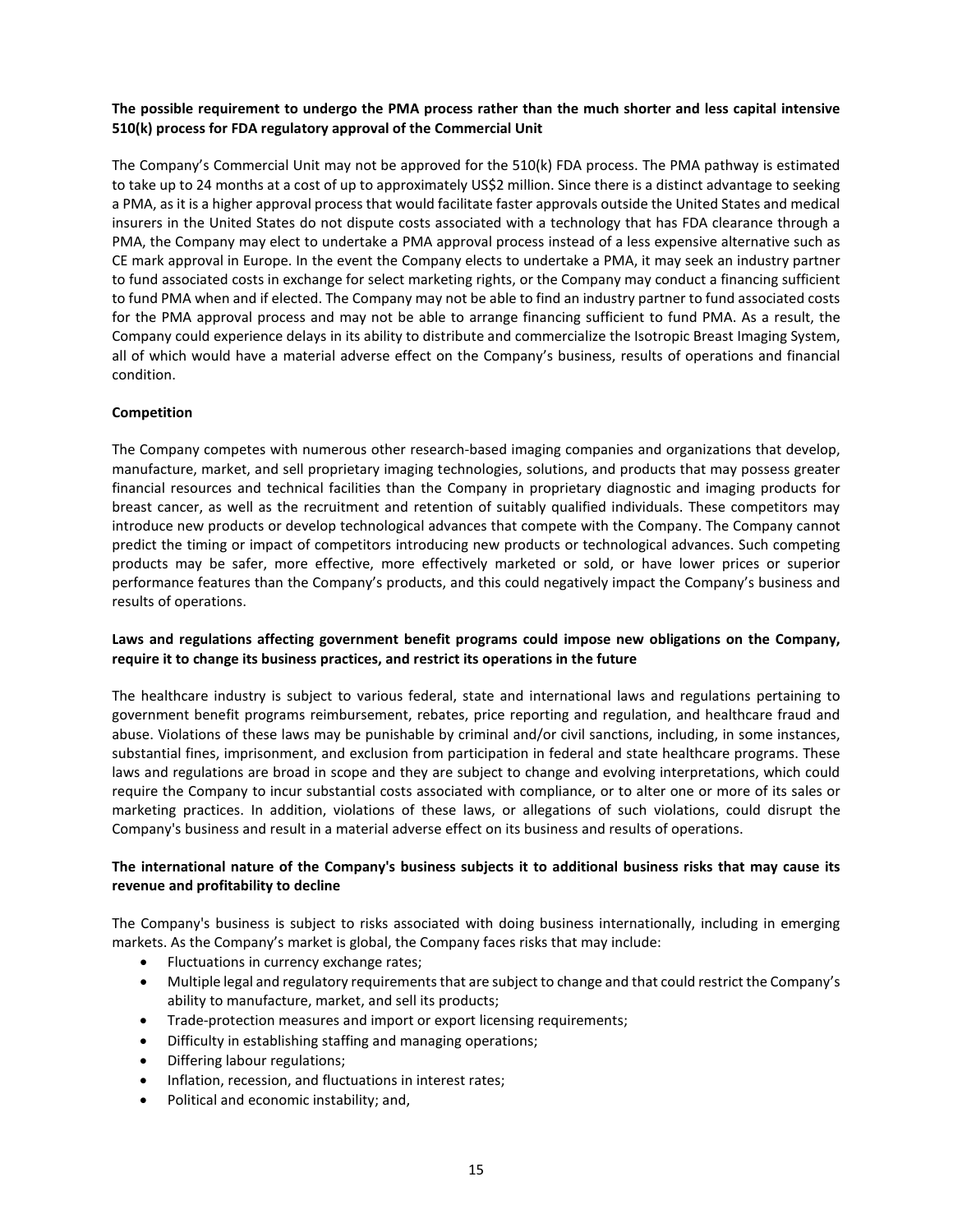• Price and currency exchange controls, limitations on participation in local enterprises, expropriation, nationalization, and other governmental action.

The aforementioned risks may have a material adverse effect on the Company's revenues and profitability.

### **Technological change**

The digital imaging industry is susceptible to technological advances and the introduction of new products utilizing new technologies. Further, the digital imaging industry is also subject to changing industry standards, market trends and customer preferences, and to competitive pressures which can, among other things, necessitate revisions in pricing strategies, price reductions and reduced profit margins. The Company's success will depend on its ability to secure technological superiority in its products and maintain such superiority in the face of new products. While the Company believes that its products will be competitive, no assurances can be given that the Company's products will be commercially viable or that further modification or additional products will not be required to meet demands or to make changes necessitated by competitors' developments that might render the Company's products less competitive, less marketable, or even obsolete over time.

### **Management of growth**

The Company may be subject to growth-related risks, including capacity constraints and pressure on its internal systems and controls. The Company's ability to manage its growth effectively will require it to continue to implement and improve its operational and financial systems and to expand, train, and manage its employee base. Inability of the Company to deal with this growth could have a material adverse impact on its business, operations, and prospects.

### **Protection of intellectual property**

Although the Company does not believe that its products infringe on the proprietary rights of any third parties, there can be no assurance that infringement or invalidity claims (or claims for indemnification resulting from infringement claims) will not be asserted or prosecuted against the Company or the Licensor or that any such assertions or prosecutions will not materially adversely affect the Company's business, financial condition, or results of operations. Regardless of the validity or the successful assertion of such claims, the Company could incur significant costs and diversion of resources with respect to the defense thereof, which could have a material adverse effect on the Company's business, financial condition, or results of operations. The Company's performance and ability to compete are dependent to a significant degree on the proprietary technology licensed to it under the License Agreement. The Company relies on the patents and a combination of copyright and trade secret laws, as well as confidentiality agreements and technical measures, to establish and protect the proprietary rights of the Inventions. As part of its confidentiality procedures, the Company generally enters into agreements with its employees and consultants and limits access to and distribution of its documentation and other proprietary information.

Accordingly, while the Company will endeavor to protect the intellectual property licensed to it under the License Agreement, there can be no assurance that the steps taken by the Company will prevent misappropriation of that technology or that agreements entered into for that purpose will be enforceable. The laws of other countries may afford the Company little or no effective protection of its intellectual property or the intellectual property of the Licensor.

# **Product Liability Claims**

The Company may become subject to liability in connection with the use of the Isotropic Breast Imaging System such as unusual litigation claims that cannot be insured against or against which it may elect not to be so insured because of high premium costs or other reasons. The Company has agreed to indemnify the Licensor under the License Agreement with respect to certain types of claims. However, the Company may incur a liability to third parties (in excess of any insurance coverage) arising from damage or injury.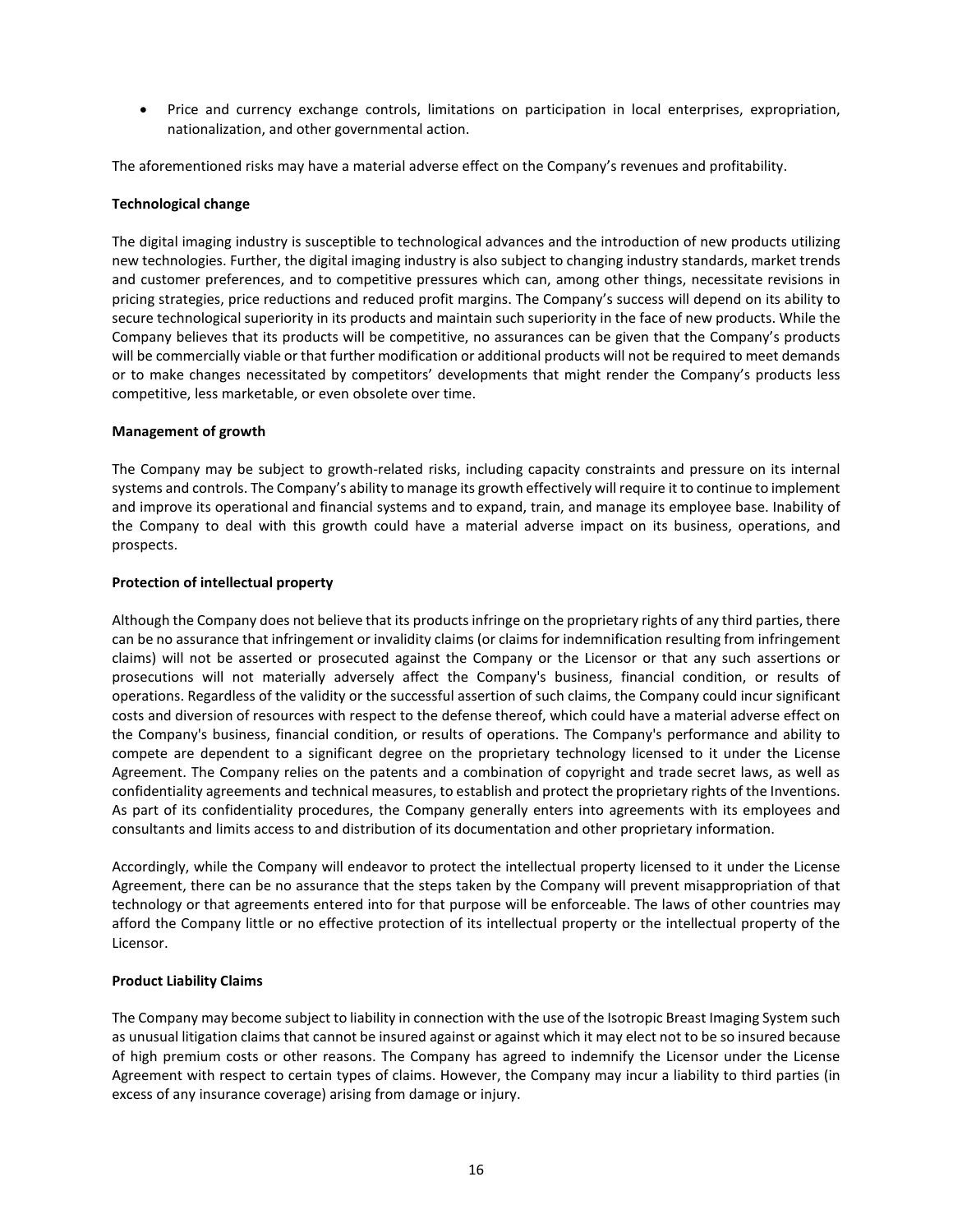### **Risks Relating to the Company's Management**

### **Conflicts of Interest**

The Company's Directors and officers may act as directors and/or officers of other companies engaged in the development diagnostic products for the early detection of breast cancer. As such, the Company's Directors and officers may be faced with conflicts of interests when evaluating alternative opportunities. In addition, the Company's Directors and officers may prioritize the business affairs of another Company over the affairs of the Company

### **The Company's future performance is dependent on its management team**

The Company has a small management team and the loss of any key individual could affect the Company's business. Any inability to secure and/or retain appropriate personnel may have a materially adverse impact on the business and operations of the Company.

### **Risks Relating to the Company's Common Shares**

### **Substantial Number of Authorized but Unissued Shares**

The Company has an unlimited number of Common Shares that may be issued by the Board of Directors without further action or approval of the Company's shareholders. While the Board of Directors is required to fulfill its fiduciary obligations in connection with the issuance of such shares, the shares may be issued in transactions with which not all shareholders agree, and the issuance of such shares will cause dilution to the ownership interests of the Company's shareholders.

# **Dilution**

The financial risk of the Company's future activities will be borne to a significant degree by purchasers of the Common Shares. If the Company issues Common Shares from its treasury for financing purposes, control of the Company may change and purchasers may suffer additional dilution.

### **No Market for Securities**

There is currently no market through which any of the Common Shares, may be sold and there is no assurance that such securities of the Company will be listed for trading on a stock exchange, or if listed, will provide a liquid market for such securities. Until the Common Shares are listed on a stock exchange, holders of the Common Shares may not be able to sell their Common Shares. Even if a listing is obtained, there can be no assurance that an active public market for the Common Shares will develop or be sustained after completion of the Offering. The offering price determined by negotiation between the Company and the Agent was based upon several factors, and may bear no relationship to the price that will prevail in the public market. The holding of Common Shares involves a high degree of risk and should be undertaken only by investors whose financial resources are sufficient to enable them to assume such risks and who have no need for immediate liquidity in their investment. Common Shares should not be purchased by persons who cannot afford the possibility of the loss of their entire investment.

### **Liquidity of the Common Shares**

Listing on the Exchange should not be taken as implying that there will be a liquid market for the Common Shares. Thus, an investment in the Common Shares may be difficult to realize. Investors should be aware that the value of the Common Shares may be volatile. Investors may, on disposing of Common Shares, realize less than their original investment, or may lose their entire investment. The Common Shares, therefore, may not be suitable as a shortterm investment.